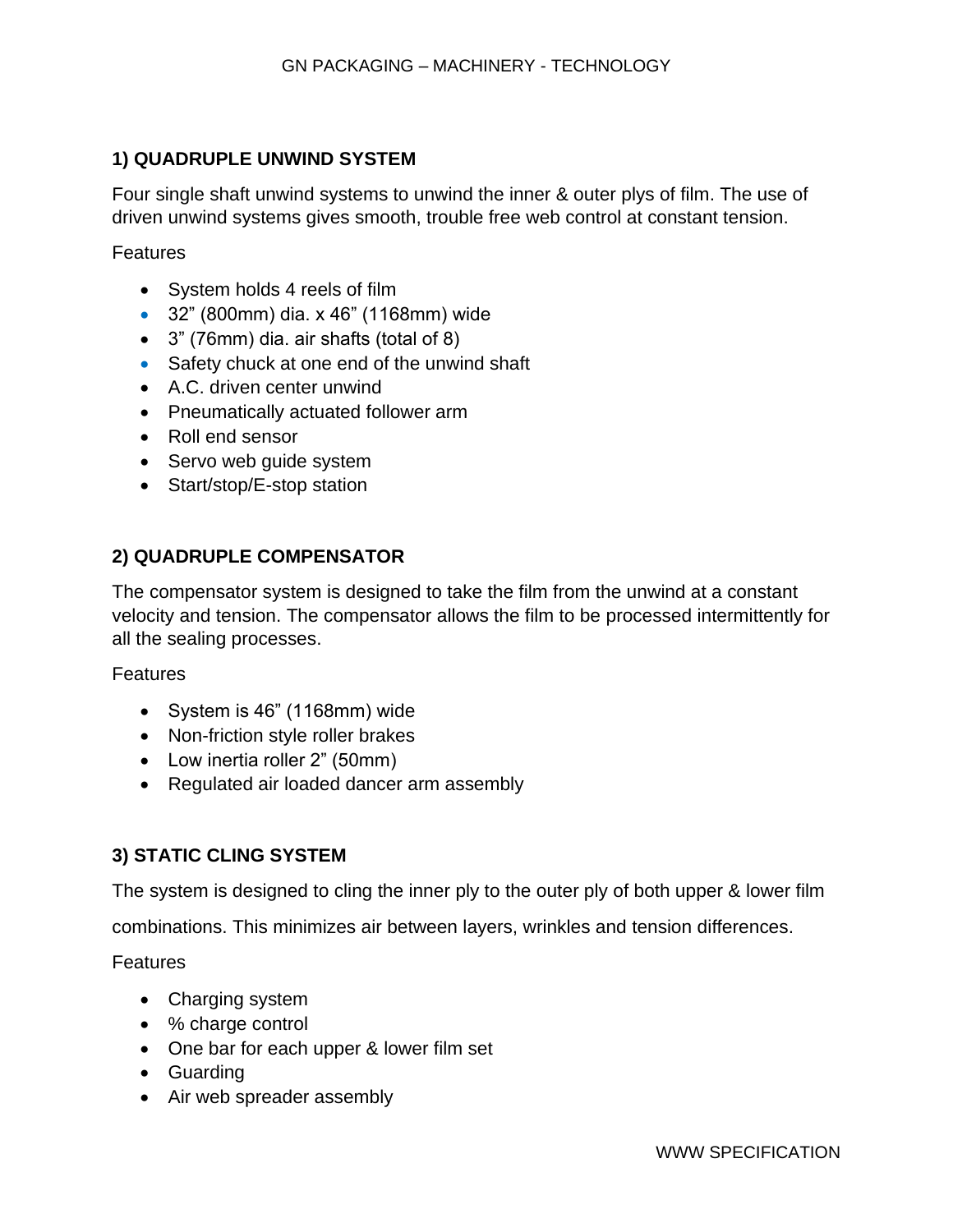• Web spreader system for both upper and lower web sets

#### **4) ENTRY DRAW ROLLER**

Driven by its own independent servo drive supplies the web to the intermittent sealing section. The servo allows the operator to control the tension in the web at the insertion. By controlling tensions the web is flatter and moves more accurately for greatly reduced deviation of spout to seal dimension.

Features

- A.C. independent servo drive
- Gear driven draw rollers
- Pneumatically loaded rubber nip roller for upper web and lower web sets
- Web tension control from PLC input
- LH and RH and center air control
- $\bullet$   $\frac{1}{2}$ " lift

#### **5) WEB STEERING/SPREADER**

One independent pneumatic electric web steering unit is supplied to help track off gauge films on narrow web, which may wander.

#### Features

- Easy side to side positioning with locator scale
- Open and closed air switch
- 1 system supplied
- Film edge sensor

## **6) INDEPENDENT HOLE PUNCH**

Two separate hole punch stations with shark tooth cutters. Our punch system allows for quick changeover of punches.

- System moves in repeat with insertion system
- Independent across web adjustment
- Vacuum draw off
- Punch: sizes as per sign off drawing
- Two independent punches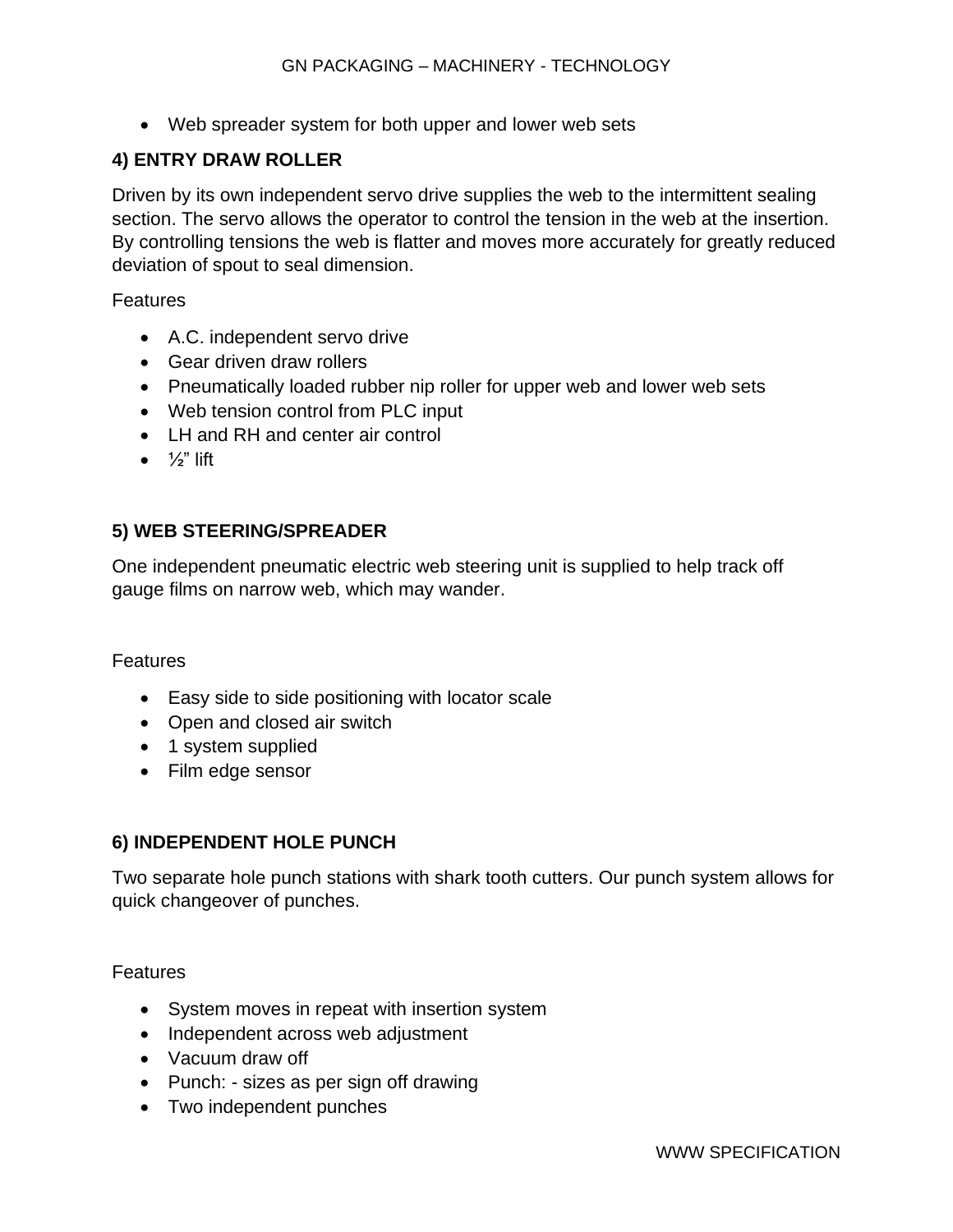• 3 punch sizes supplied

## **7) VALVE INSERTION SYSTEM**

The system includes one unit for dual lane production. Mounted on structural steel X-Y frames with manual adjustment. Our systems allow for a manual insert of the fitment to maintain endless production with no scrap.

#### Features

- Two complete vibratory bowl system feeding insertion stations
- Direct table lift
- 2 elevator style hopper
- 2 vibrator spout feeder
- Two bowl only one change set other fitments optional
- Linear spout feed with low alarm
- Teflon changeout cassette for spout seal
- Individual seal parameter adjustment via PLC
- Automatic valve body insertion sensor
- Lower support belts
- Micro adjust seal head 1 cm
- Scales on decks

## **8) AUTOMATIC CAPPER SYSTEM**

The system includes two complete systems for two-up production. Mounted on structural steel X-Y frames with manual adjustment. Both systems to be mounted to the machine on a common base.

- elevator style hopper with exchange system
	- Vibratory spout feeders 2 bowls one cap style one change set
	- Other caps optoinal
- 320° orientation
- Air blow off
- Improved escapement system
- Matches speed of insertion
- Gripper parts are Delrin (plastic) to avoid damage to parts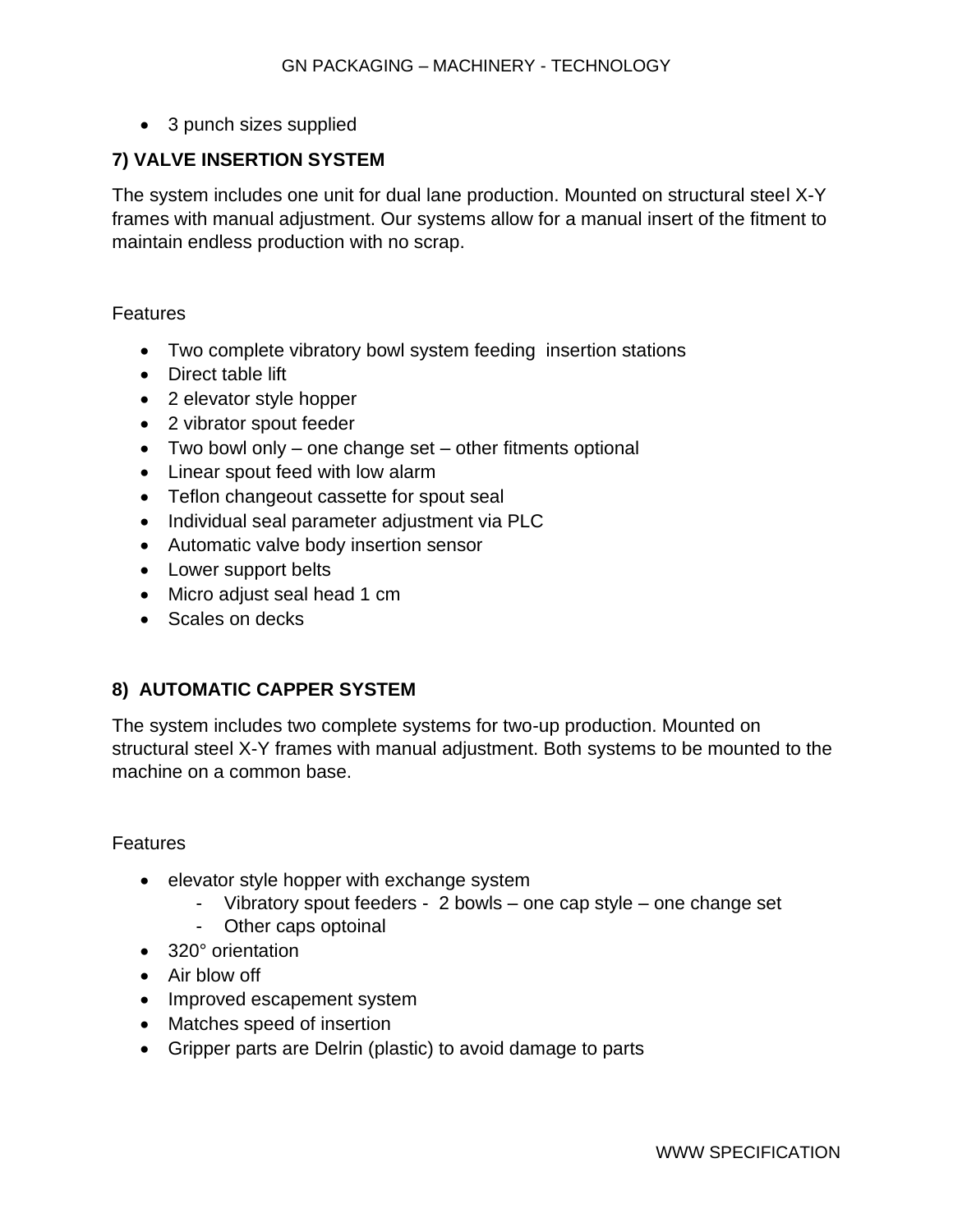## **9) WEB STEERING/SPREADER**

One independent pneumatic electric web steering unit is supplied to help track off gauge films on narrow web, which may wander.

Features

- Easy side to side positioning with locator scale
- Open and closed air switch
- 1 system supplied
- Film edge sensor

## **10) LONGITUDINAL SEALING STATIONS**

This machine is equipped with three longitudinal seal bars.

Features

- 3 seal bars
- Seal side to side adjustment via acme screw
- Synchronize linkage
- Upper and lower seal include fixed lift 3" (76mm)
- Independent parameter adjustment via PLC for each bar
- 33" (850mm) long seal bars
- Single zone heat top and bottom
- PE option includes air blast cooling with regulation
- Belt style support/stripper
- Quick teflon scroll system on all bars
- Single hit sealing option
- Quick clip change insert system

## **11) WEB STEERING/SPREADER**

One independent pneumatic electric web steering unit is supplied to help track off gauge films on narrow web, which may wander.

- Easy side to side positioning with locator scale
- Open and closed air switch
- 1 system supplied
- Film edge sensor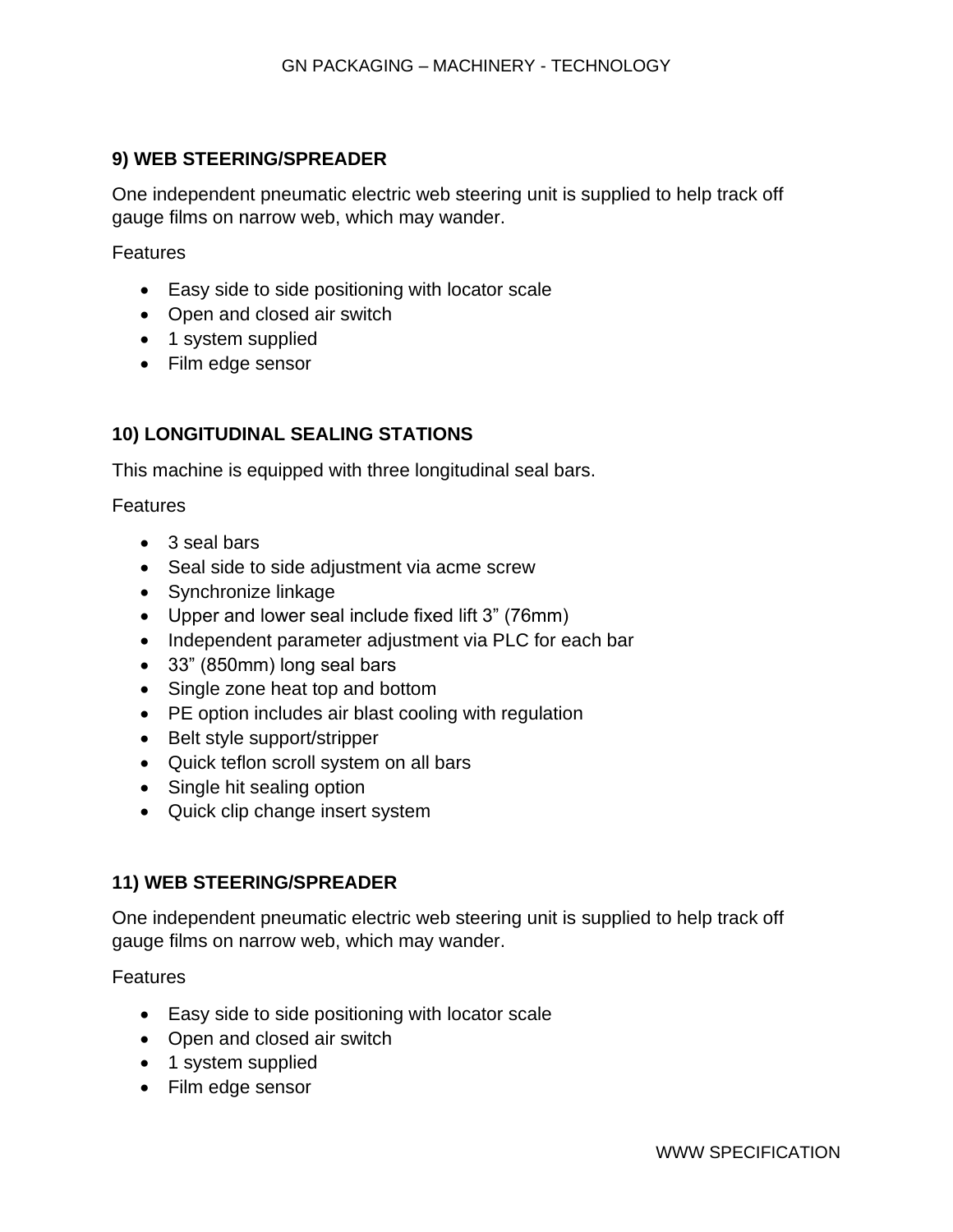## **12) MID DRAW ROLLER**

Driven by its own independent servo drive supplies the film to the transverse sealing section. The servo allows the operator to control the tension in the film. By controlling the tension cross seal stretch is all but eliminated.

Features

- A.C. independent servo drive
- Air loaded upper draw roller with LH, RH & center control
- Gear driven upper
- Web tension control from PLC input
- Adjustable large dia. upper wheels complete with scale for setup

## **13) WEB STEERING/SPREADER**

One independent pneumatic electric web steering unit is supplied to help track off gauge films on narrow web, which may wander.

Features

- Easy side to side positioning with locator scale
- Open and closed air switch
- Film edge sensor
- Attached to transverse sealing system

## **14) CROSS SEAL STATION**

This machine includes one cross sealing station. The design overcomes all the problems associated with the production of PE film structures.

- Repeat adjustment with pneumatic position locks
- Independent parameter adjustment via PLC
- 5 zone heat top and single zone heat bottom
- 46" wide sealing bars
- Synchronizing linkage
- Upper and lower bars have fixed lift 76mm
- Web clamp for PE film structures
- Air blast cooling with regulation
- Quick clip change insert system.
- Two (2) inserts included. Metal to rubber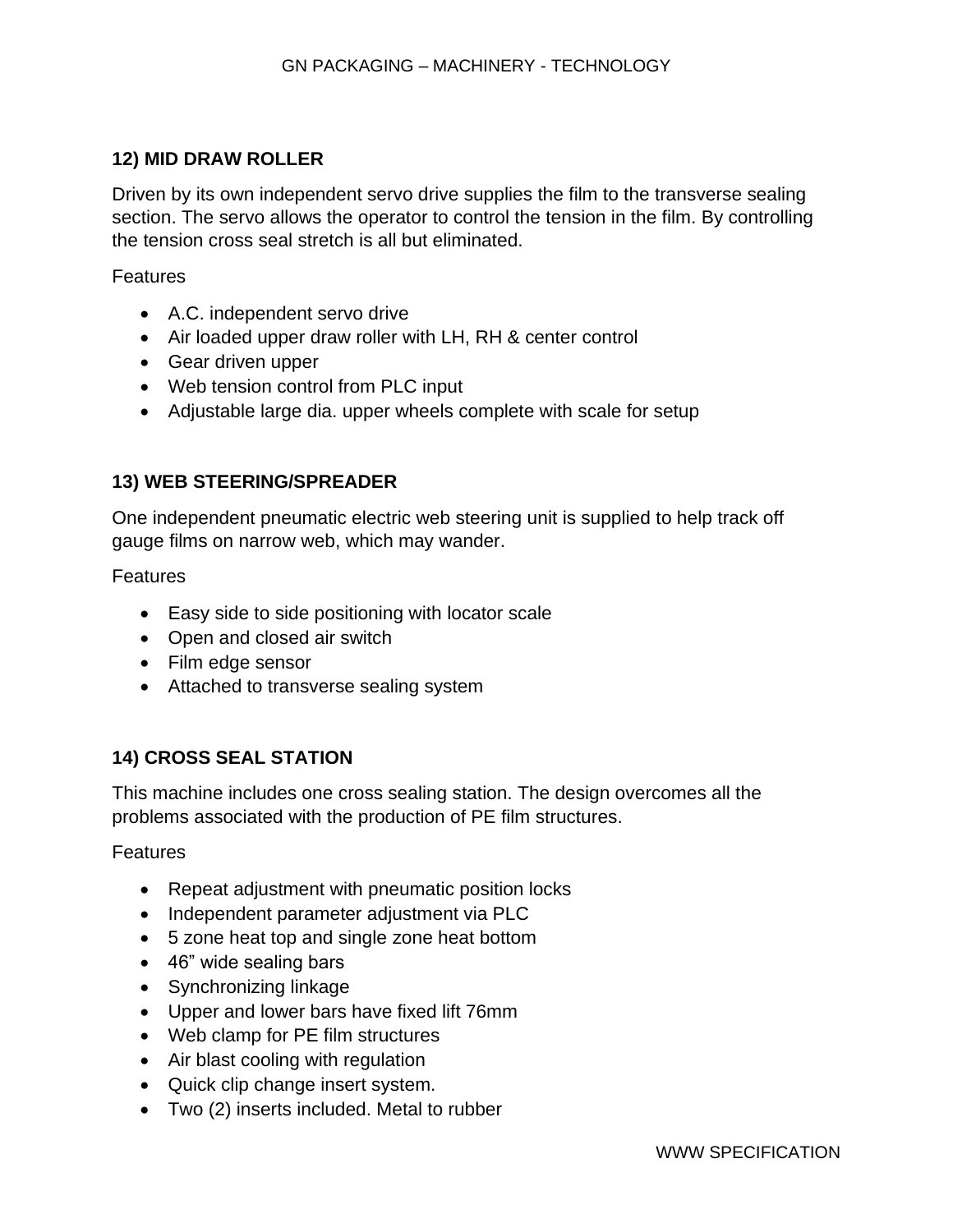## **15) SLITTING STATION**

System utilizes 3 retractable safety blade unit to trim or slit the web.

Features

- Common adjustment  $\pm$  1"
- Independent air for each head
- Web support bars
- Scale for setup
- 1 spare retractable safety blade holder

# **16) EXIT DRAW ROLLERS**

Driven via an independent A.C. servo the final draw roller accurately moves the film to the cutoff or serration.

Features

- A.C. independent servo c/w brake
- Air loaded upper draw roller with LH, RH and center control
- Gear driven upper
- Web jam-up detector system with adjustable fingers
- Two high powered static bars
- Adjustable large dia. upper wheels complete with scale for setup

# **17) ROTARY SERRATING/CUTOFF SYSTEM**

This unit is used in the production of endless pouches. The tear strength is adjusted via change out wheels. By changing the wheel clean cutoff pouches can be produced.

Features

- Pneumatic linear cylinder drive
- 3 blades supplied (customer to supply gap size required)
- Adjustable web width via proximity limits
- Shock absorbers
- Quick change blade system

# **18) INDEXER DELIVERY**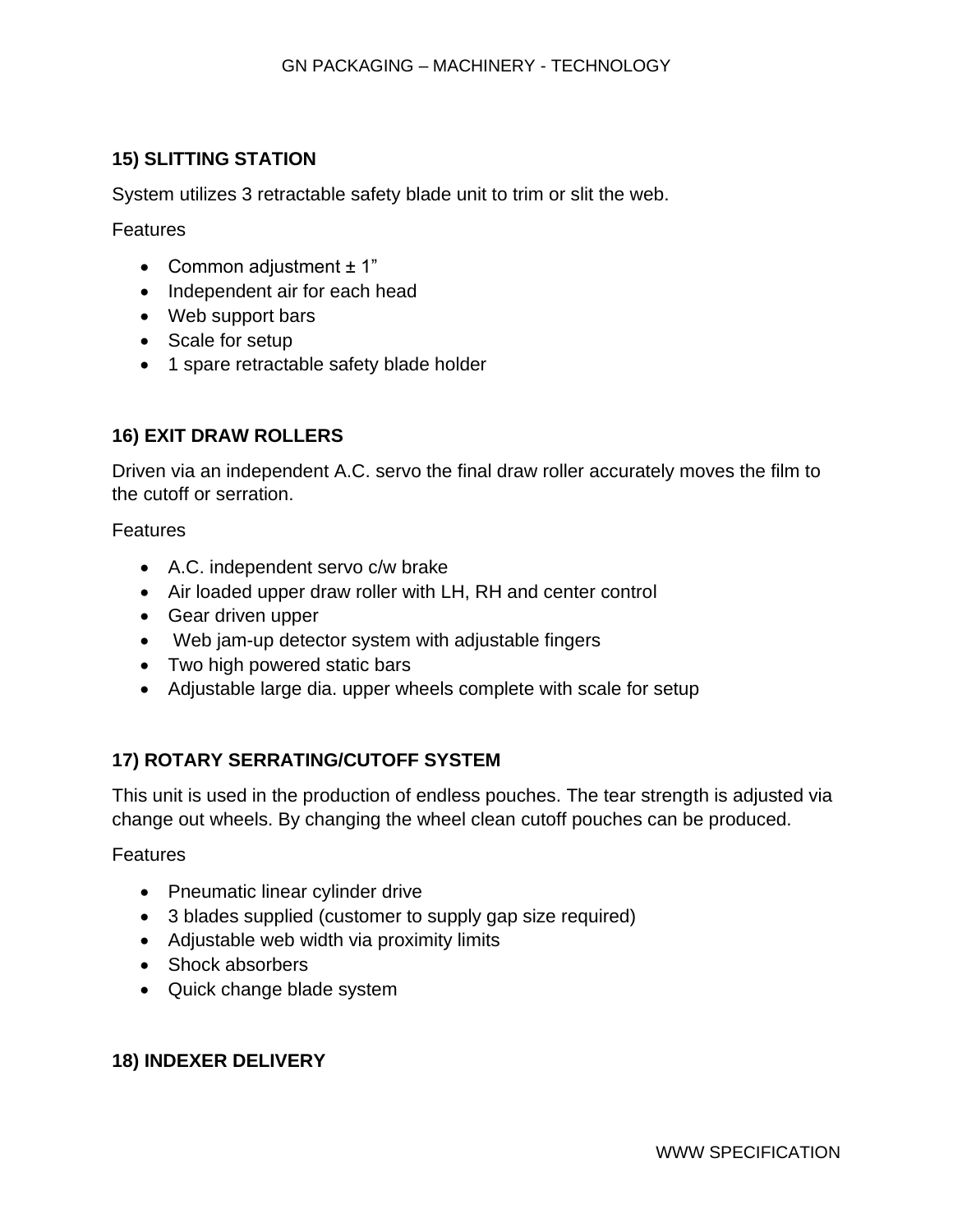System allows pouches to be shingled. It also can be run in a continuous mode while producing endless web product.

Features

- Adjustable speed control
- A.C. driven belt
- Independent timers via PLC
- Jog, shingle control

## **19) CE GUARDING**

Machine is interlocked with light curtain guarding full length of the sealing system.

## **20) CONTROL SYSTEM**

GN has adopted a very simple control philosophy which allows for on the fly adjustment to all crucial parameters. Job retrieval and custom skip are standard features.

## Features

- Schneider electric
- Touch screen interface on remote arm (1 main & 1 insertion/capper)
- On the fly adjustment
- Triple servo control for web tension
- Custom skip function
- Job storage/recall
- PLC control all parameters
- Full documentation of all programs
- Message center alarm & fault display
- Heat control (PLC/screen)

# **21) MACHINE COLOUR**

GN White – RAL #9003

## **22) TECHNICAL SPECIFICATIONS:**

Floor plan attached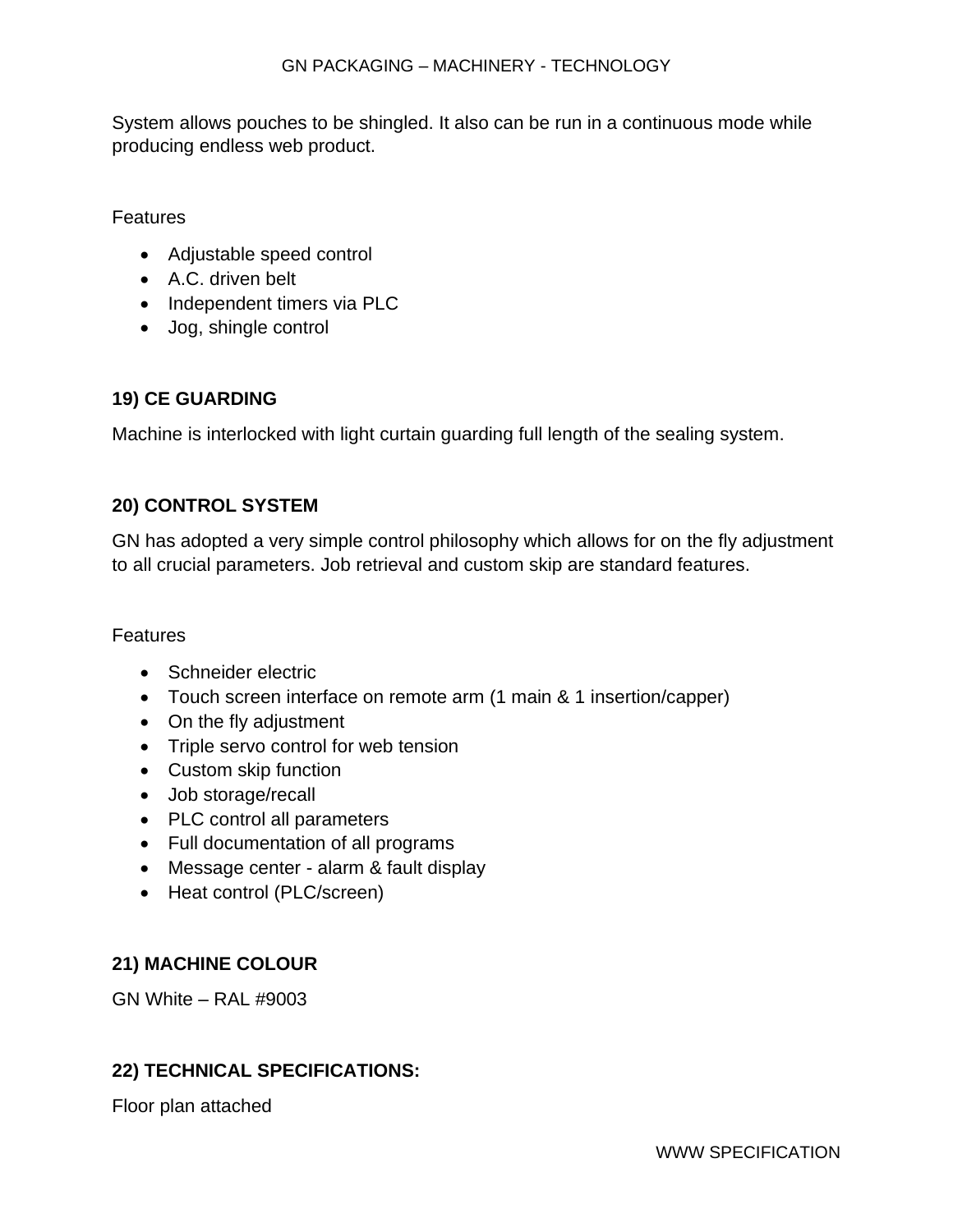## **23) PRODUCTION OUTPUT:**

Actual production speed is dependent on type, quality and thickness of material used. It is expected that consistent, good quality, lay flat material will be supplied to achieve the maximum cycle rates achievable on this unit quoted. Samples of product and/or film expected to be produced/run on the configured machine must be supplied to GN prior to order confirmation.

## **24) ELECTRICAL SUPPLY:**

A 3 phase isolation transformer is included with the machine. Primary voltage of the transformer is the customer supplied voltage.

Customer supplied voltage – \_\_\_\_\_\_\_\_\_\_\_\_\_\_\_\_ – Must be approved

GN machines are equipped with a non fused electrical disconnect. Any fused disconnects required by local electrical codes are the full responsibility of the purchaser and are not supplied by GN.

## **25) AIR CONSUMPTION**:

Minimum 100 psi, 6.87 bar (Consumption is based on the final machine configuration).

WATER CONSUMPTION:

15 litres/minute. NOTE: WATER MUST NOT BE BELOW DEW POINT

## **26) CYCLE RATE**

Based on this machine configuration up to 24 – 30 cuts per minute ( 48 – 60 bags per minute )

## **27) WARRANTY:**

Per attached Terms and Conditions, except extended guarantee for 12 months